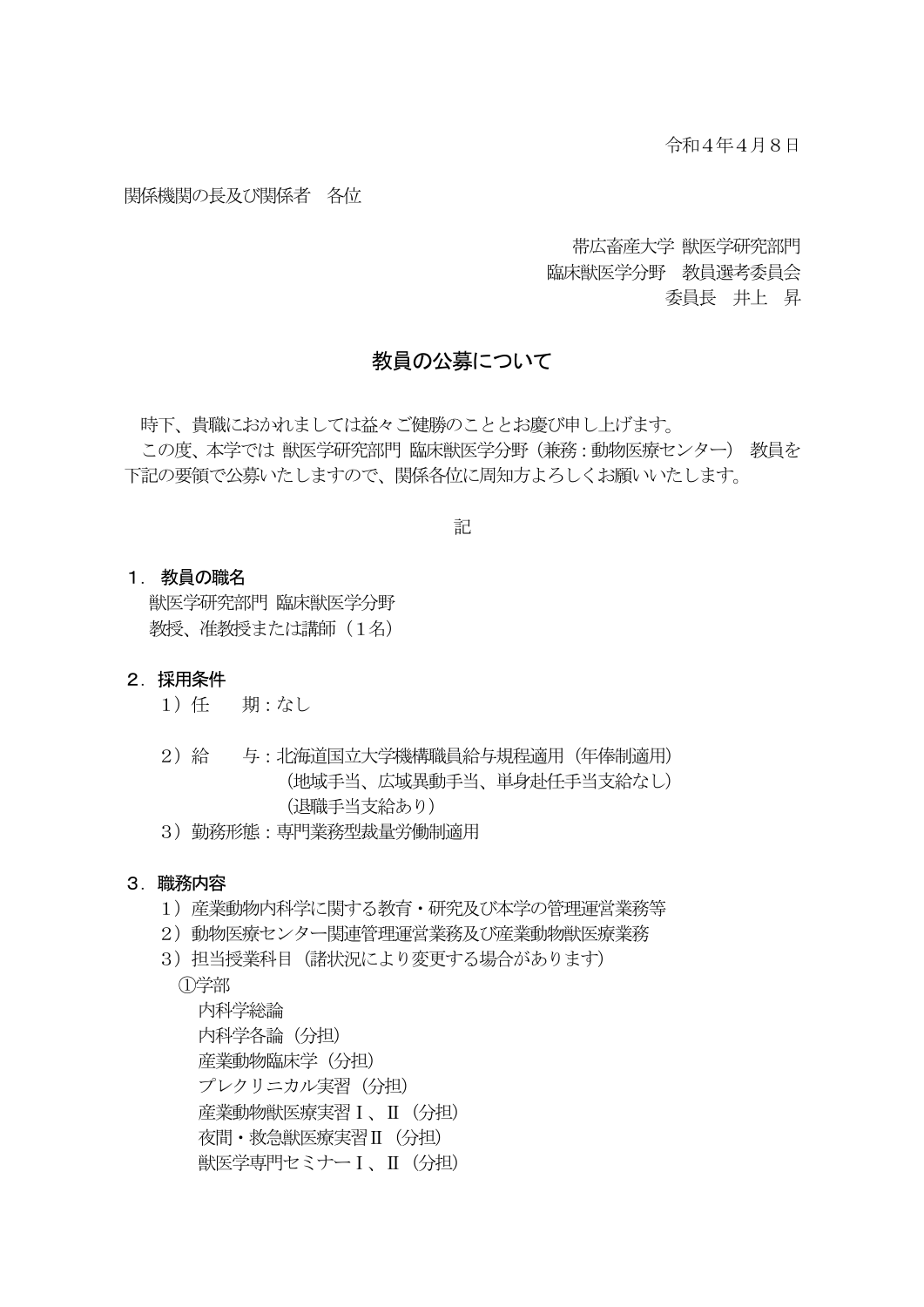基礎学術ゼミナール(分担) アドバンスト演習 (分担) 課題研究 農畜産演習(分担・数年に一度)

②大学院(畜産学研究科、別途資格審査あり) 動物医科学特別研究Ⅰ、Ⅱ 動物医科学特別演習(分担) 動物臨床科学特論Ⅱ(分担) 動物医科学特論(分担) 獣医学特論Ⅰ、Ⅱ 獣医学特別演習Ⅰ、Ⅱ 臨床獣医学特論(分担) 臨床獣医学特別演習Ⅰ、Ⅱ(分担) 動物医療センター特別演習 (分担) 特別研究

- 4.応募条件
	- 1) 獣医内科学、特に産業動物内科学分野において優れた研究業績と教育経験を有し ており、同分野の教育研究に意欲的に取り組むことができる方。内科疾患を呈する 産業動物の診療業務および農業共済組合等の地域獣医師との連携による内科系難 診断患畜の受け入れと臨床診断、病理学的検査などに意欲的に取り組むことができ る方。加えて、新たに実施する教育研究活動の推進に意欲的に取り組む方。
	- 2) 博士の学位を有する方。
	- 3)日本国獣医師免許を有する方。
	- 4)授業を日本語と英語で実施できる方。
- 5.必要書類
	- 1) 履歴書(本学所定様式)※印刷したもの1部と雷子媒体に保存したもの。
	- 2) 業績評価資料(本学所定様式)※電子媒体に保存したもののみ、印刷は不要。
	- 3)これまでの研究の概要、関連領域の教育・研究に対する抱負(それぞれ2,000 字程度)(1部)。
	- 4)推薦書(1名)
	- 5)推薦書作成者とは別に、応募者について照会できる方の連絡先(氏名、所属、職 名、住所、E メールアドレス、電話番号)を2名以上。
	- 6)5)に関連し、照会者には応募者の人物評価を依頼するため、個人情報の提供に 係る同意書(本学所定様式)。
		- ※1). 2)及び6)については、書式を本学ホームページからダウンロードして ください。同時に、データは電子媒体(CD、USBメモリ等)に保存した ものも提出してください(URL https://www.obihiro.ac.jp/careers)。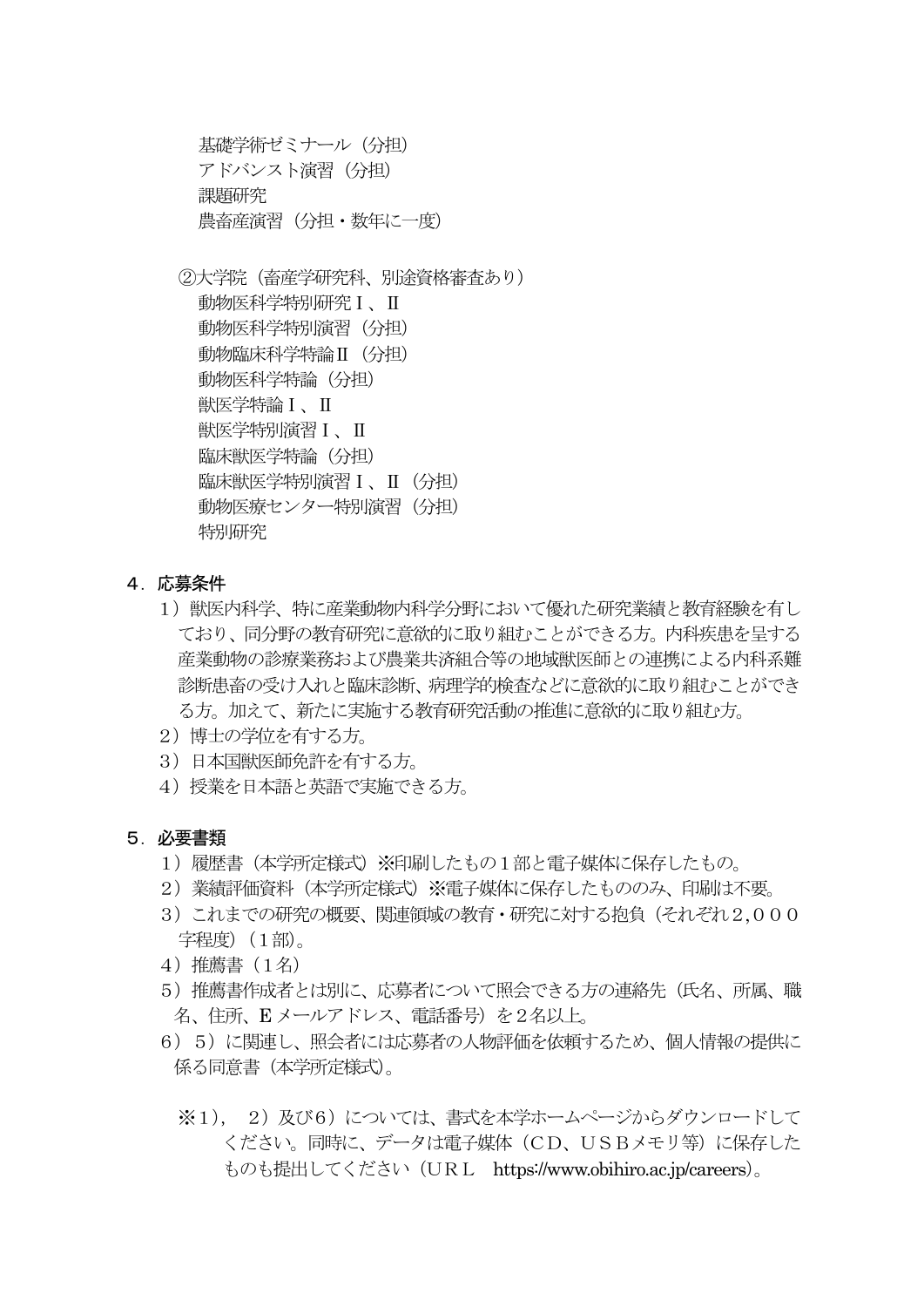- ※2)に関連して、研究業績中の原著論文の各々については別刷またはコピーを、 それ以外の業績については内容を証明する資料を、同資料の記載順にバイン ダー等に収納して提出してください。
- ※原則として応募書類については返却いたしません。応募書類の返却を希望される 方は着払い伝票を同封ください
- 6.その他
	- 1)本学の教員人事は、原則として書類審査及び書類審査通過者に対する面接・模擬 講義(日本語)・研究紹介(英語)を実施します。その際の旅費は自己負担となり ます。
	- 2)国家公務員・地方公務員等から引き続き本学に採用されることとなった場合でも、 退職手当は原則として通算されません。
	- 3)多元的業績評価の実施について
		- ・現在、大学に所属されている方については、研究業績(過去すべての期間)の 他、平成31年4月から令和4年3月までの期間の教育、社会貢献、管理運営 の業績ごとに、その内容を証明する資料(例えば授業のシラバス、公開講座の プログラム、審議会委員の委嘱状等)で確認いたします。
		- ・現在,大学以外に所属されている方については、研究業績(過去すべての期間) に関して、その内容を証明する資料(例えば招待講演の依頼状、研究費採択通 知書等)で確認いたします。
	- 4)帯広畜産大学では、多様な人材による教育・研究活動の推進、男女共同参画推進 に努めており、女性の積極的な応募を歓迎します。また男女共同参画社会基本法 の趣旨に則り、教育・研究業績および人物の評価において、同等と認められる場 合には女性を優先します。 帯広畜産大学では、研究支援員制度やメンター制度を実施し、教育・研究時間と 家庭との両立の支援を行っています。また、学内保育施設を有しておりませんが、 市内の認可外保育施設と提携し,職員の利用枠を確保することで,着任後もただ ちに入所できるようにしております。 なお、支援制度の詳細や帯広畜産大学における男女共同参画推進方針や支援制度

の詳細については、https://www.obihiro.ac.jp/gender-equality(本学HP→大学紹 介→男女共同参画)をご覧ください。

#### 7.書類の提出期限

令和4年6月3日(金曜日)必着

## 8.採用予定日

令和4年11月1日以降できるだけ早い時期

#### 9.送付先

〒080-8555 帯広市稲田町西2線11番地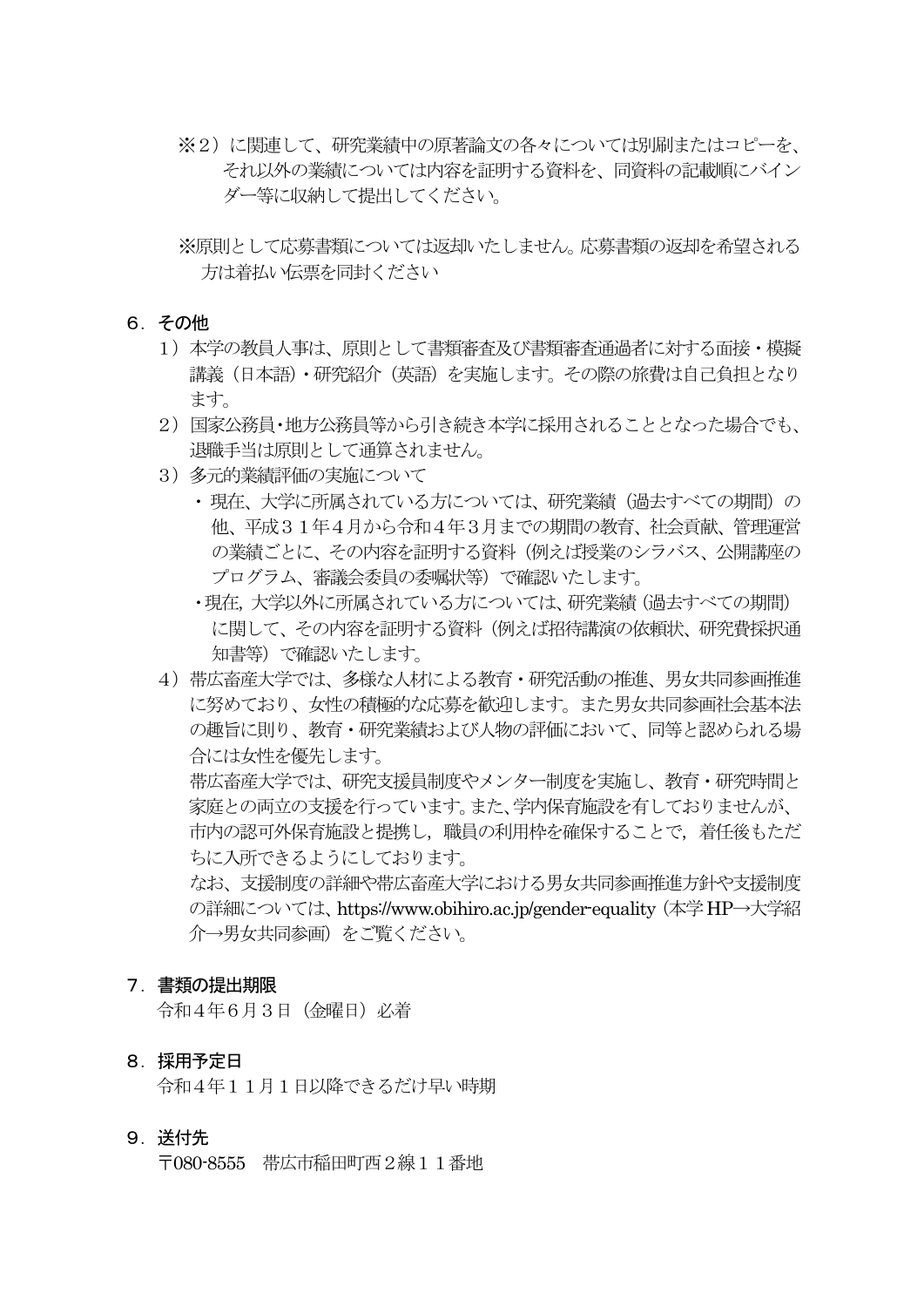帯広畜産大学 企画総務課 人事係 宛

封筒に「獣医学研究部門 臨床獣医学分野 教授、准教授または講師 応募書類在中」と 朱書きの上、簡易書留でお送りください。

### 10.照会先

〒080-8555 帯広市稲田町西2線11番地

帯広畜産大学 獣医学研究部門 臨床獣医学分野 教員選考委員会 委員長 井上 昇 電話:0155-49-5658

E-mail: ircpmi@obihiro.ac.jp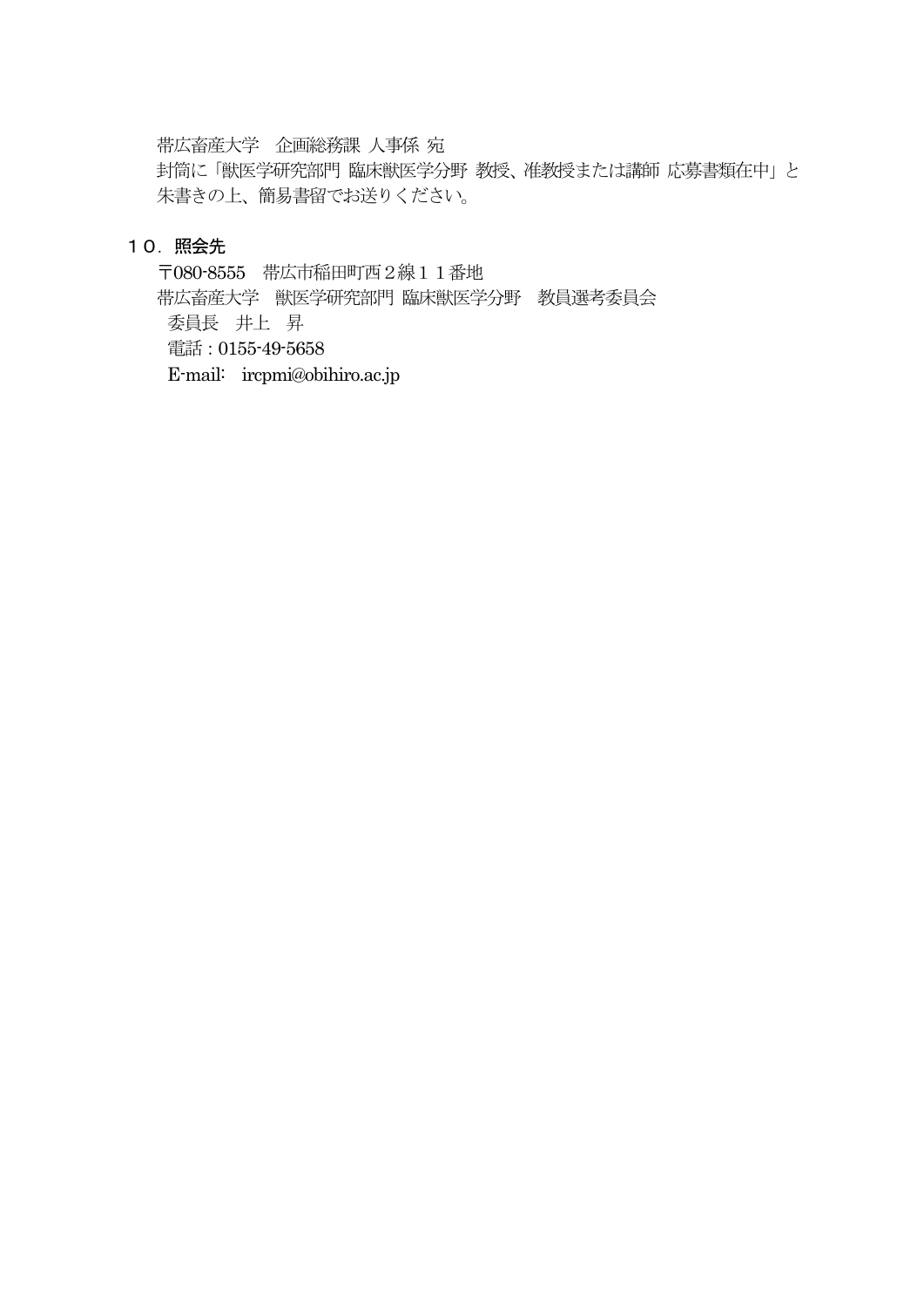# Inviting Applications for Senior Assistant Professor, an Associate Professor or a Professor of Division of Clinical Veterinary Medicine, Department of Veterinary Medicine, Obihiro University of Agriculture and Veterinary Medicine

We are inviting applications for a Senior Assistant Professor, an Associate Professor or a Professor of Division of Clinical Veterinary Medicine, Department of Veterinary Medicine (Concurrent post: Veterinary Medical Center). Please inform potential candidates of the position and the following details.

## 1. Job title

Senior Assistant Professor, Associate Professor or Professor

## 2. Condition of employment

- 1) Appointment type: Tenure
- 2) Salary: application of the annual salary rules

 Hokkaido Higher Education and Research System Staff salary regulations apply mutatis mutandis.

(Regional allowance, wide-area transfer allowance,

- and single employee allowance not provided)
- (Retirement allowance provided)
- 3) Working arrangements: a flex-time system

## 3. Job description

- 1) Education and research in relation to veterinary internal medicine, especially farm animal internal medicine and university administrative operation.
- 2) Management and operation of the Veterinary Medical Center and veterinary services for large animals.
- 3) Teaching courses (Courses may change depending on circumstances) Undergraduate:

General Internal Medicine Particular Internal Medicine (shared) Farm Animal Clinical Medicine (shared) Practice in Preclinical Medicine (shared) Laboratory Practice in Farm Animal Medicine I, II (shared) Practice in Night / Emergency Care Ⅱ (shared) Seminar in Particular Veterinary Medicine I, II (shared) Elementary Seminar in Veterinary Science at Obihiro (shared) Advanced Seminar (shared)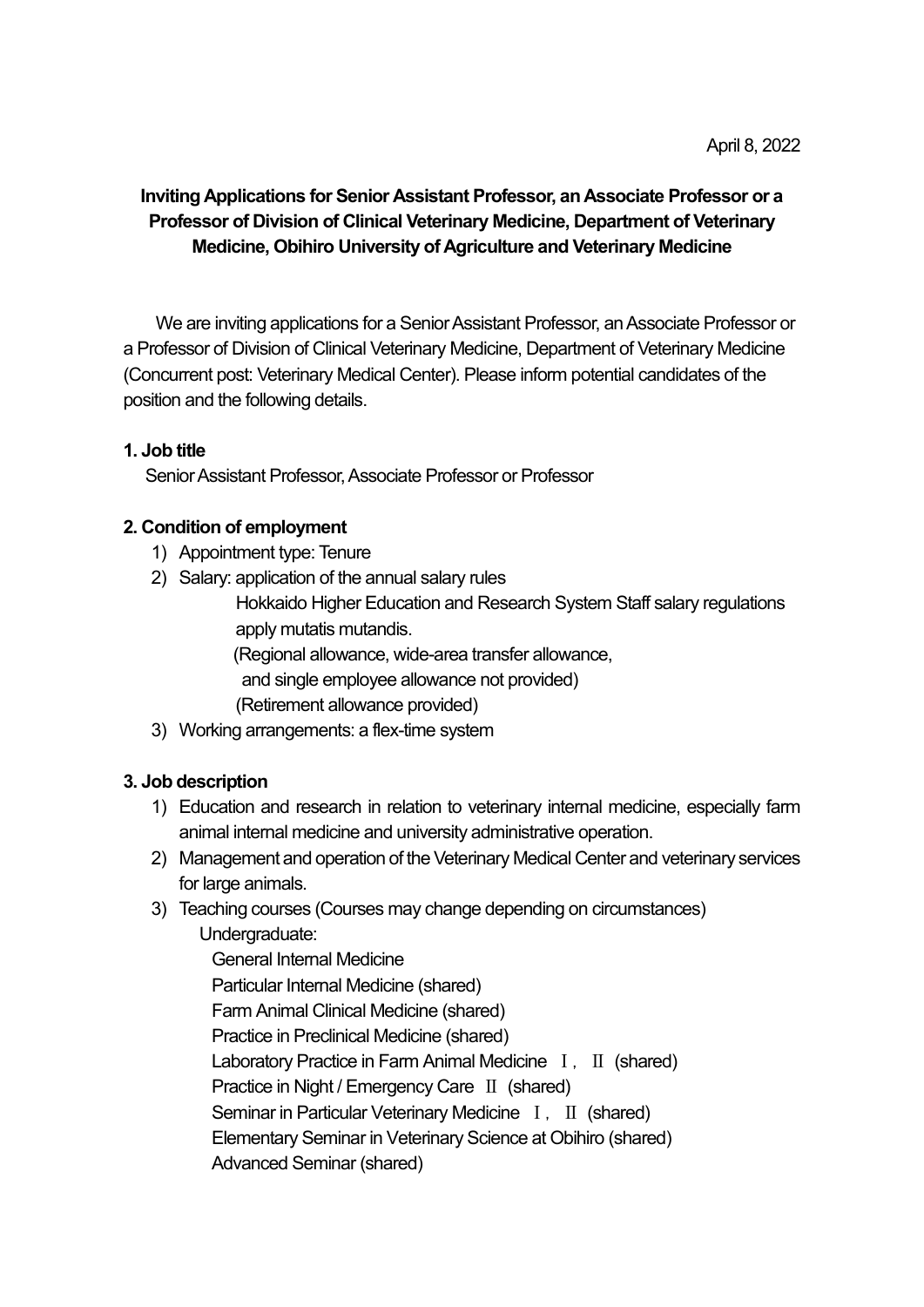Tutorial Research Seminar in Agriculture and Farm Animal Science (shared, once every few years )

Graduate \*:

Thesis Research on Veterinary Life Science I, II Special Practice on Veterinary Life Science (shared) Animal Clinical Science Ⅱ (shared) Veterinary Life Science (shared) Veterinary Science I, II Special Practice on Veterinary Science I, II Clinical Veterinary Science (shared) Special Practice in Clinical Veterinary Science I, II (shared) Special Exercises in Animal Medical Center (shared) Special Research

\*The candidate's qualifications will need to be examined by Graduate School of Animal and Veterinary Sciences and Agriculture.

## 4. Qualifications

- 1) Excellent research achievements and teaching experience in the field of veterinary internal medicine, especially in the field of industrial animal internal medicine, and a willingness to engage in education and research in the same field. Excellent knowledges and skills of medical care for large animals with internal diseases and clinical diagnosis and pathological examinations of animals with difficult-to-diagnose internal diseases in collaboration with local veterinarians such as those from agricultural mutual aid associations. In addition, the applicant should be willing to promote new educational and research activities.
- 2) Ph. D. degree.
- 3) Japanese veterinary license.
- 4) Proficiency in both Japanese and English.

## 5. Application materials

- 1) Two copies of standard curriculum vitae with an attached photo taken within the last 3 months (standardized form available in stores).\*
- 2) Two copies of educational experience and a complete list of academic publications and other research activities.\*\*
- 3) Statement of research activity to the present and a concise summary of the candidate's perspective on education and research in Clinical Veterinary Medicine and related courses (2,000 letters in Japanese or 800 words in English).
- 4) One letter of reference.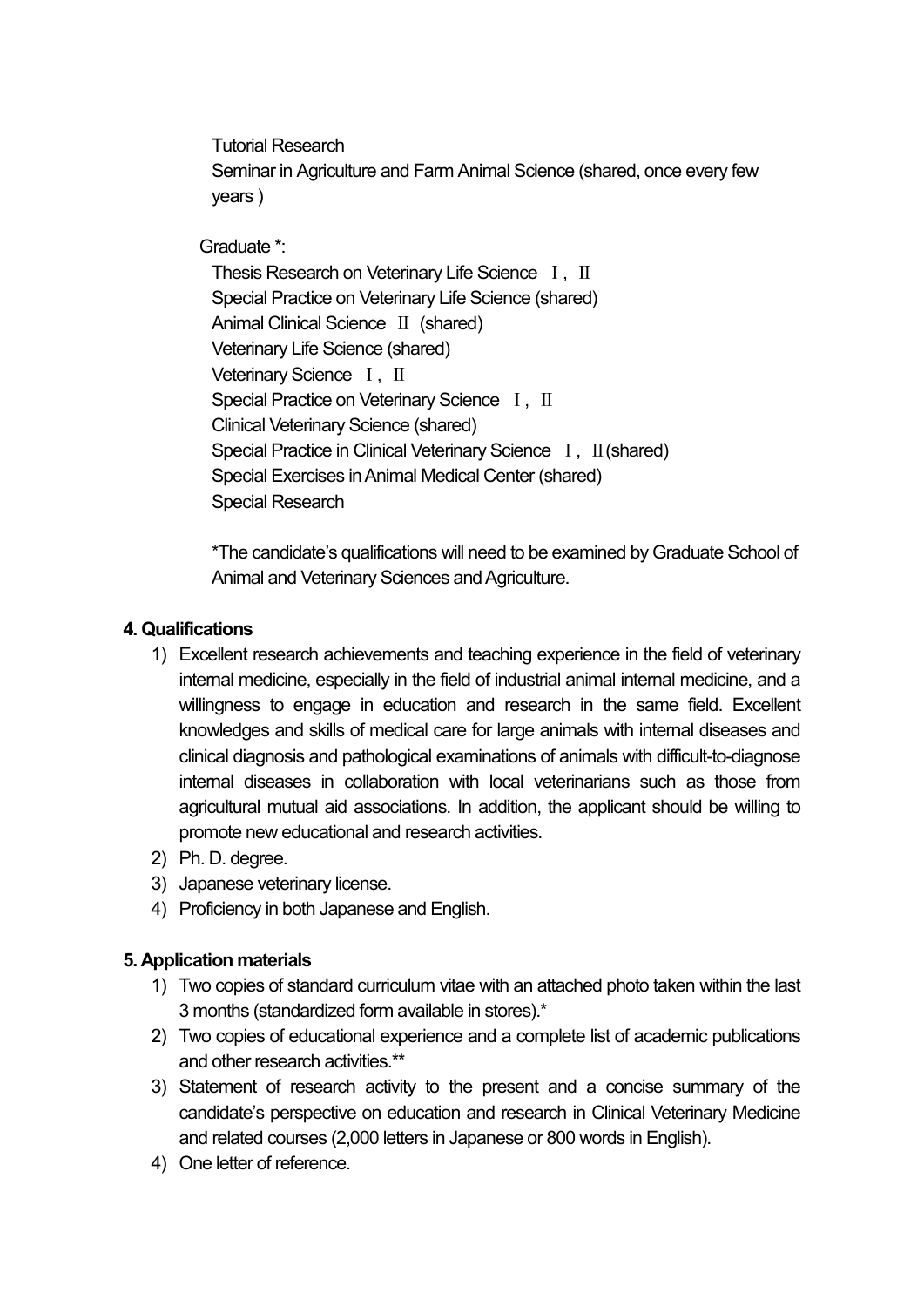- 5) In addition to the reference person who writes the letter of reference, indicate 2 or more references available on request (Name, Affiliation, Position / Title, Address, Email, Phone number).
- 6) In relation to 5) above, the reference persons will be asked to evaluate the applicant's character. Therefore, please submit the "Consent Form for Provision of Personal Information" (form prescribed by the university).
- \*Forms can be obtained from https://www.obihiro.ac.jp/careers for the record of achievements (refer to item 6.3 for details). An electronic storage medium (USB or CD-R) containing the data should be included.
- \*\*Two separate files containing reprints or hard copies of all the listed publications (one each) in order of appearance in the list should be submitted along with an electronic storage medium.

## 6. Other

- 1) In general, faculty appointments will be made through a document screening process followed by the interviews, mock lectures (in Japanese), and research introductions (in English) for those who pass the document screening process. Travel expenses will be borne by the applicant.
- 2) If a candidate is a government employee or a local public employee and is hired as an instructor in our university, the retirement payments cannot be combined.
- 3) Concerning the Record of Achievements

If the applicant belongs (or has belonged) to a university, evaluation points will be given for academic achievements (all), and for any educational, social, and school administrative positions held in the past 3 years from April 1, 2019 to March 31, 2022 (Examples: teaching syllabuses, a printed program of an open lecture, a letter of appointment as a member of a council, etc.).

If the applicant belongs (or has belonged) to an organization other than a university, evaluation points will be given for academic achievements. (Examples: a written invitation to give a lecture, a written notice of research funds awarded, etc.)

4)We will highly welcome female applicants in compliance with the Equal Employment Opportunity Law. Our policy for gender equality, and support details are indicated in the following URL (Japanese only).

https://www.obihiro.ac.jp/gender-equality

## 7. Deadline for applications

June 3, 2022

## 8. Scheduled starting date of employment

As soon as possible after November 1, 2022